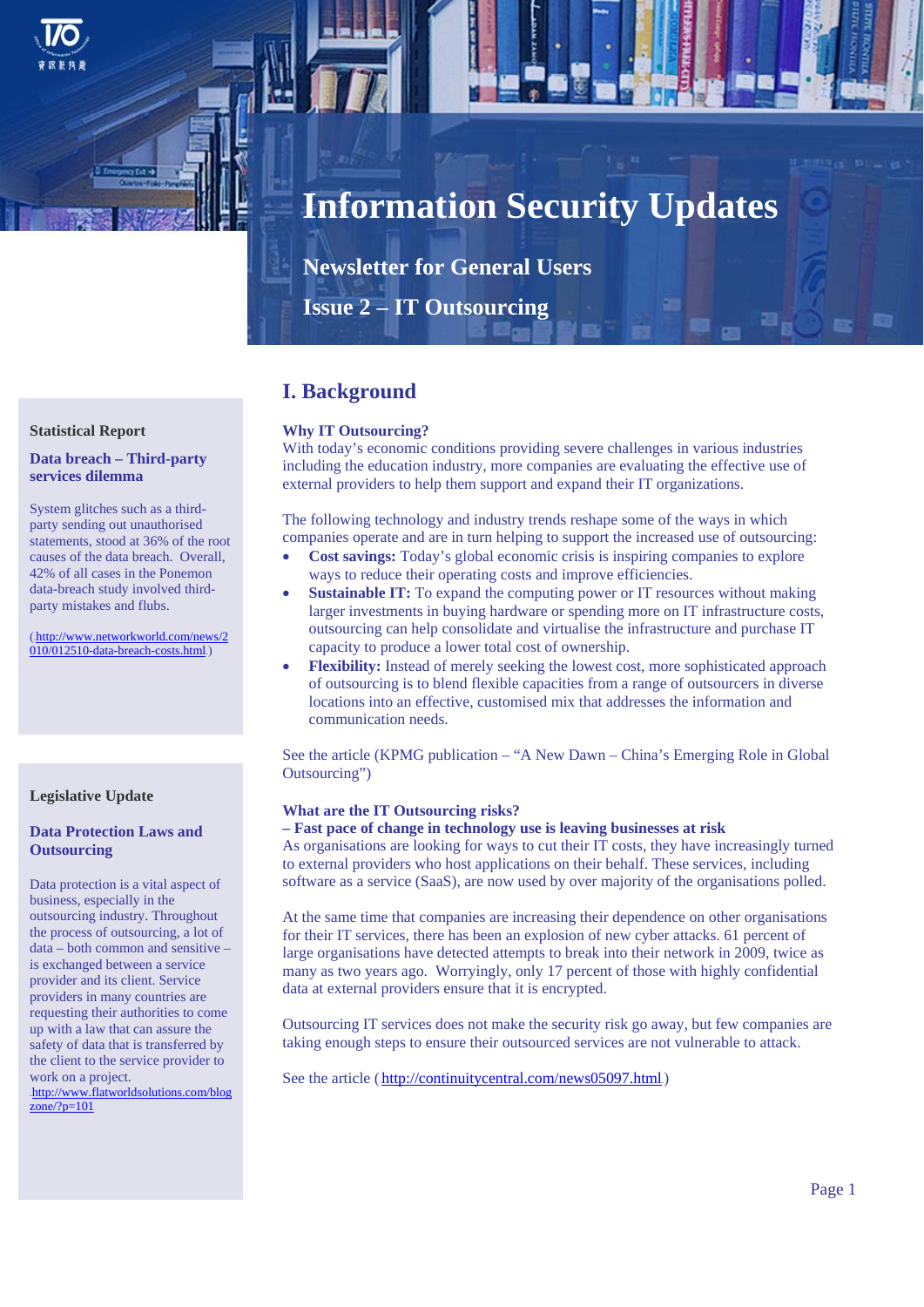# **II. Management**

Shifting a function to outsourcing can be beneficial to the university because of cost saving and flexibility. Nevertheless, management has the primary responsibility to oversee the outsourcing activities and ensure the risks associated with outsourcing are managed in order to maximize the benefit of outsourcing.

#### **Role and Responsibilities**

From the information security perspective, management is responsible for assessing the risks associated with the outsourcing activities, overseeing the vendor selection process, designating function owners for the outsourced functions, and ensuring that information security policies and procedures are followed.

Management should designate function owners for each outsourced function to manage the operational risks of the outsourcing activity.

#### **Assessing Outsourcing Risks**

Prior to the establishment of outsourcing relationship, management should decide whether the university will benefit from the outsourcing based on the risk assessment performed by the function owners.

In the risk assessment, business operation and information security aspects should be taken into account. If the risks involved are assessed as high while the commercial benefits are marginal, management should not outsource the function.

#### **Choosing an Outsourcer**

Aligning the University's outsourcing objectives with the outsourcer's business models is a key success factors in IT outsourcing. Managing outsourcer is completely different from managing an in-house team. The outsourcers have their own agenda and objectives.

When selecting an outsourcer, the following criteria should be taken into account:

- Company's reputation and history;
- Quality of services provided to other customers, particularly the education sector;
- Number and competence of staff and managers;
- Financial stability of the company and commercial record;
- Retention rates of the company's employees; and
- Professional standards followed regarding quality assurance and security management.

#### **Statistical Report**

#### **What's Your Outsourcing Vision?**

Opinions on the quality of work relative to the overall cost of outsourcing were split fairly evenly across all categories, with two exceptions: 46% of respondents felt their outsourced end user support was lower quality and lower cost... so much for a great help desk. Those who are outsourcing to different cloud or SaaS vendors had a different view: 37% felt outsourcing provided higher quality at a lower cost.

(.http://www.informationweek.com/blog /main/archives/2010/03/whats\_your\_out s.html.)

#### **Related Article**

#### **IT Outsourcing – 9 Signs It's Time to Fire your Vendor**

Breaking up is hard to do, and when it comes to IT outsourcing, it can be expensive and risky, too. Issues with an outsourcer--such as deteriorating service levels, lack of investment, excessive turnover, or even fraud are potentially even more costly than the actual breakup.

(.http://www.networkworld.com/news/2 010/032410-it-outsourcing-9-signsits.html)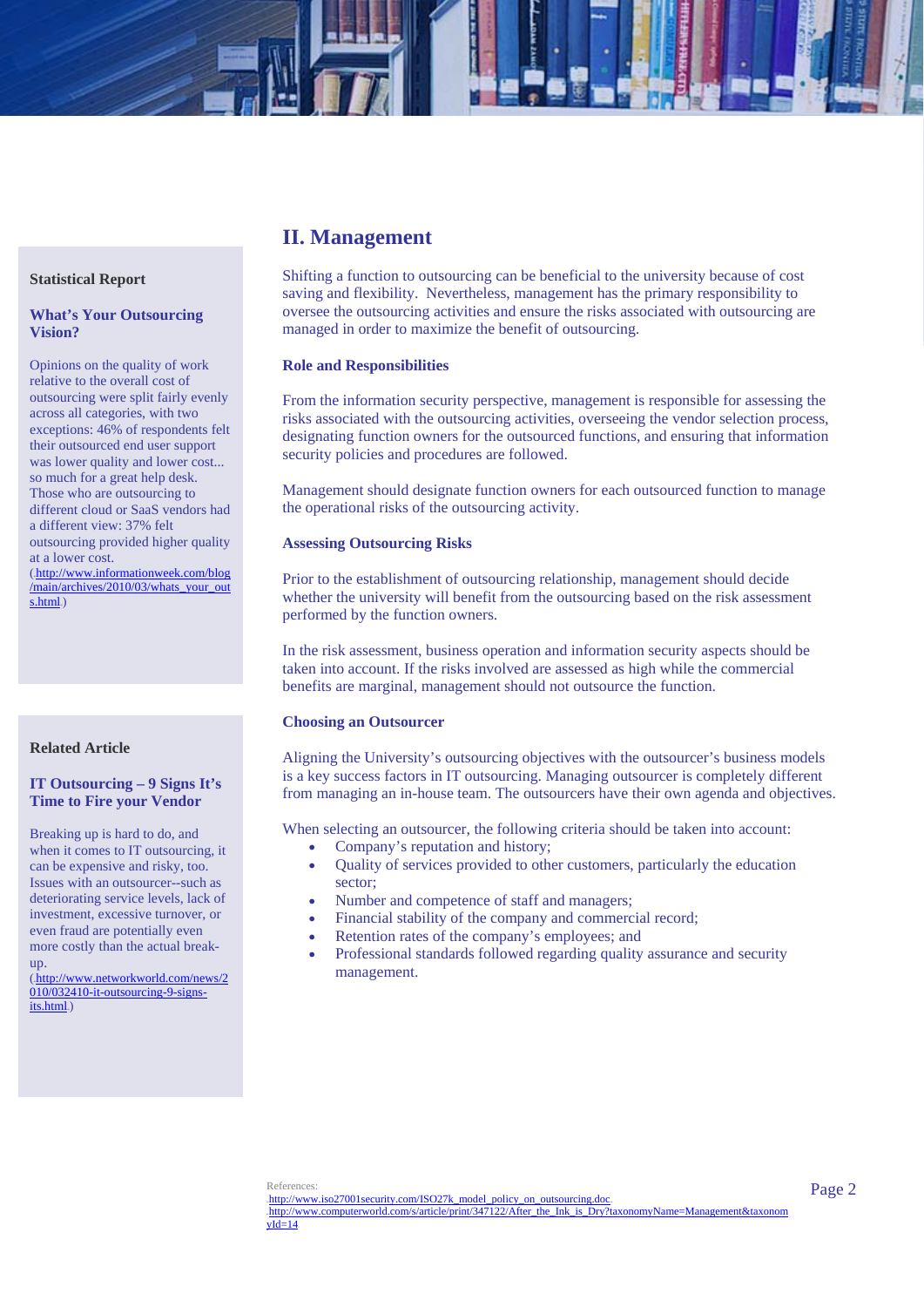# **II. Management (cont'd)**

#### **Related Article**

#### **Carnegie Mellon Spins Off IT Sourcing Certification Group**

A set of standards developed at Carnegie Mellon University will be expanded in a certification program that establishes the proficiency of companies providing IT outsourcing services. The university has issued an exclusive license to a new spin-off company, ITSqc, founded by the same academics involved in setting up the standards in the first place. (.http://campustechnology.com/articles/ 2010/01/11/carnegie-mellon-spins-offit-sourcing-certification-group.aspx.)

## **Related Article**

#### **Schmidt: Why You Should Outsource Your IT Security**

Former White House security adviser Howard Schmidt told a room of Australian security experts that he believed companies should outsource their IT security.

At the Australian Information Security Association conference in Sydney on 3 December 2009, Schmidt said outsourcing IT security allowed outsourcers to see the "bigger picture" of the organisation's IT set-up. (.http://www.securecomputing.net.au/Ne ws/161961,schmidt-why-you-shouldoutsource-your-it-security.aspx.)

#### **IT Outsourcing Contract**

A formal contract between the university and the outsourcer shall exist to protect both parties.

To prepare the contract, operational staff and function owners should be involved to help create performance metrics and statements of work so as to measure what is restricted to the university operations. The requirements and expectations of end users and affected functions should be considered in developing the contract.

For information security, the types of information exchanged and the purpose for information exchange should be clearly defined in the contract. A binding confidentiality agreement shall be in place if the information being exchanged is sensitive.

Based on the risk assessment result, additional controls should be referenced in the contract, for example:

- Legal, regulatory and other third party obligations, such as:
	- Data protection or privacy laws for Hong Kong.
- Information security obligations and controls, such as:
	- **Information security policies, procedures, standards and guidelines;**
	- Background checks on employees or third parties working on the outsourcing contract;
	- Access controls to prevent unauthorised disclosure, restrict modification or destruction of information;
	- Information security incident management procedures;
	- Return or destroy all of the university's information assets by the outsourcer after completion;
	- **Protection of intellectual property shared with the outsourcer, e.g. copyright** and patents own by the university;
	- Specification, design, development, testing, implementation, configuration, management, maintenance, support and use of security controls associated with IT systems;
	- Anti-malware, anti-spam and similar controls; and
	- IT change and configuration management practices and controls.